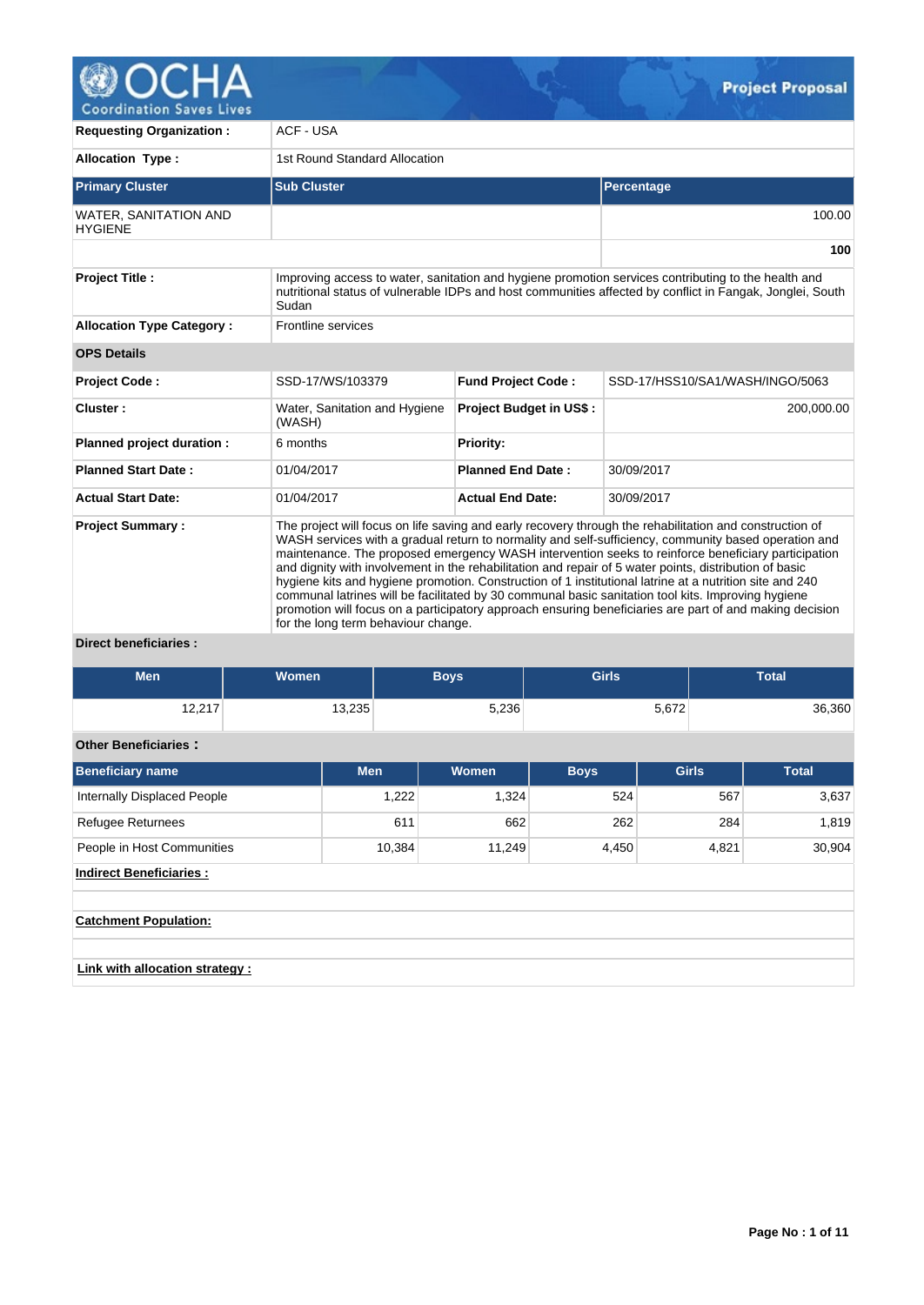The project will contribute to the SO1 of the 2017 HRP for South Sudan, which aims at saving lives and alleviating the suffering of those most in need of assistance and protection. In particular, the delivery of water, sanitation and hygiene services (WASH) will contribute to reduce death, injury and disease in priority areas where needs are most severe, and to ensure access to humanitarian assistance to crisis affected communities. The action will also contribute to the SO2 by promoting the establishment of effective and dignified services for survivors and people affected, with a specific focus to protracted and new internally displaced people as well as HHs of malnourished children. Thanks to its presence in the area since 2014, ACF has a good in-depth understanding of the unique needs and vulnerabilities of different population groups, particularly women, girls and in Fangak.

With regards to the Cluster Specific Objectives, The project will address the SO2 to re-establish and improve access to water, sanitation and hygiene promotion services for the vulnerable population affected by conflict, disease outbreaks, acute malnutrition and floods. WATER: access to safe drinking water will be improved through the rehabilitation of hand pumps and 1 Mini Water Yard in Fangak County to strengthen the provision of water in the villages surrounding or served by the nutrition sites. Water User Committees (WUC) with participate and will receive capacity building through trainings on operation and maintenance (O&M). Water quality monitoring will be done for all rehabilitated water points. The distribution of hygiene kits will be conducted alongside hygiene promotion and demonstration on the use and care for the kits with further follow up visits at household levels to sensitize and monitor the use to the kits.

SANITATION: At 1 OTP, basic sanitation infrastructure will be installed to increase access to safe latrines and hand washing stations to caregivers of malnourished children. This is compliant with the indication of Nutrition Cluster to ensure there is water for appetite test and services in the nutrition sites. The construction of two hundred forty (240) communal latrines will be will be supported with plastic sheet, slab and communal digging kit to construct their own latrines; target group will include caregivers of SAM cases and other displaced/vulnerable HHs willing to improve their sanitation conditions and behaviors. Emergency hygiene promotion will focus on sensitization and technical guidance on construction techniques, reinforcement of pit with consideration for soil type and water table. Care will be taken to ensure privacy, protection of interests of women, girls and children in the design, location siting of the latrines facilities.

HYGIENE PROMOTION: Behavior change activities will be conducted throughout the project to promote safe water handling at household level, hand washing practices, and construction, proper use and maintenance of latrines. These awareness activities will be done at household level, OTP/TSFP and community level and will target host communities, new and protracted displaced people and caregivers of malnourished children to reduce risks of diarrhea diseases and mitigate potential diarrhea outbreak within the community.

In general, as stated by the WASH Cluster and reinforced by the Nutrition Cluster, given the current situation of food insecurity and high rate of acute malnutrition in the Country, the project will put extra effort in linking WASH with nutrition response provided by the local NGO Hold the Child in order to contribute to address one of the underlying causes of malnourishment. Moreover, the provision of integrated services will additionally contribute to the prevention of water borne diseases among the most vulnerable communities and IDPs in Fangak area, which is prone to cholera outbreaks.

### **Sub-Grants to Implementing Partners :**

| <b>Partner Name</b> | <b>Partner Type</b> | <b>Budget in US\$</b> |
|---------------------|---------------------|-----------------------|
|                     |                     |                       |

**Other funding secured for the same project (to date) :**

| <b>Other Funding Source</b> | <b>Other Funding Amount</b> |
|-----------------------------|-----------------------------|
|                             |                             |

## **Organization focal point :**

| <b>Name</b>       | <b>Title</b>            | <b>Email</b>                                | <b>Phone</b>          |
|-------------------|-------------------------|---------------------------------------------|-----------------------|
| Guy Halsey        | <b>Country Director</b> | cd.ssd@acf-international.org                | +211 (0) 911 072 91   |
| Francesca Colombi | <b>DCD Programme</b>    | dcd-programme.ssd@acf-<br>international.org | $+211(0)$ 914 733 901 |

## **BACKGROUND**

### **1. Humanitarian context analysis**

ACF has been an active humanitarian actor in South Sudan since 1985 and currently has programmes ongoing in Northern Bar el Ghazal, Warrap and Jonglei. Operations in Jonglei have been ongoing since 2014 for response to chronic and acute needs in both nutrition and WASH sectors.

South Sudan is affected by a protracted humanitarian crisis that has worsened during 2016. Since the beginning of the conflict in 2013, more than 3 million people have fled their homes, including 1.9 million people internally displaced and another 1.2 million who have fled to neighboring countries as refugees. Hunger and malnutrition have reached unprecedented magnitude compared with all previous periods. According to the Integrated Food Security Phase Classification (IPC) 2017 report, the food security situation in South Sudan continues to deteriorate, with 4.9 million (about 42% of population) estimated to be severely food insecure (IPC Phases 3, 4, and 5), from February to April 2017, with projection of increase to 5.5 million people, (47% of the national population) at the height of the 2017 lean season in July. The most affected populations are new or protracted Internally Displaced Persons (IDPs) who are dispersed, and the host communities affected by the on-going conflict. Access to safe water remains a challenge, and water borne diseases have spread due to displacement. The percentage of South Sudanese with access to improved sanitation is only the 7%, 41% of the population have access to safe water, and where not hand pump or other water sources are available or functional, people is reported using streams and ponds as main source of water. Majority of water points have been severely damaged during the conflicts or are dysfunctional due to lack of repair. Lack of access to safe water and sanitation represent a protection risk for women, as they have to find a safe place to defecate and they have walk for long distance to fetch water, exposing them to threat of violence. Furthermore, 2016 has witnessed new declarations of cholera epidemic in the country and specifically in Jonglei.

According to 2017 IPC, Fangak is reported as at Phase 3 (Crisis), and projections for the period from May to July not only confirm this condition but, in lack of humanitarian assistance provided, anticipate a worsening of at least 1 Phase. In the area basic services are absent or insufficient to cover the needs of both IDPs (new and protracted) and host community. Poor sanitation, lack of safe water sources, poor child care and inadequate hygiene practices are among the main drivers of undernutrition. An integrated approach to address basic WASH needs within the catchment area of nutrition services may contribute in reducing the morbidity and mortality of vulnerable children and overall population as well as it will establish dignified and effective services for survivors.

### **2. Needs assessment**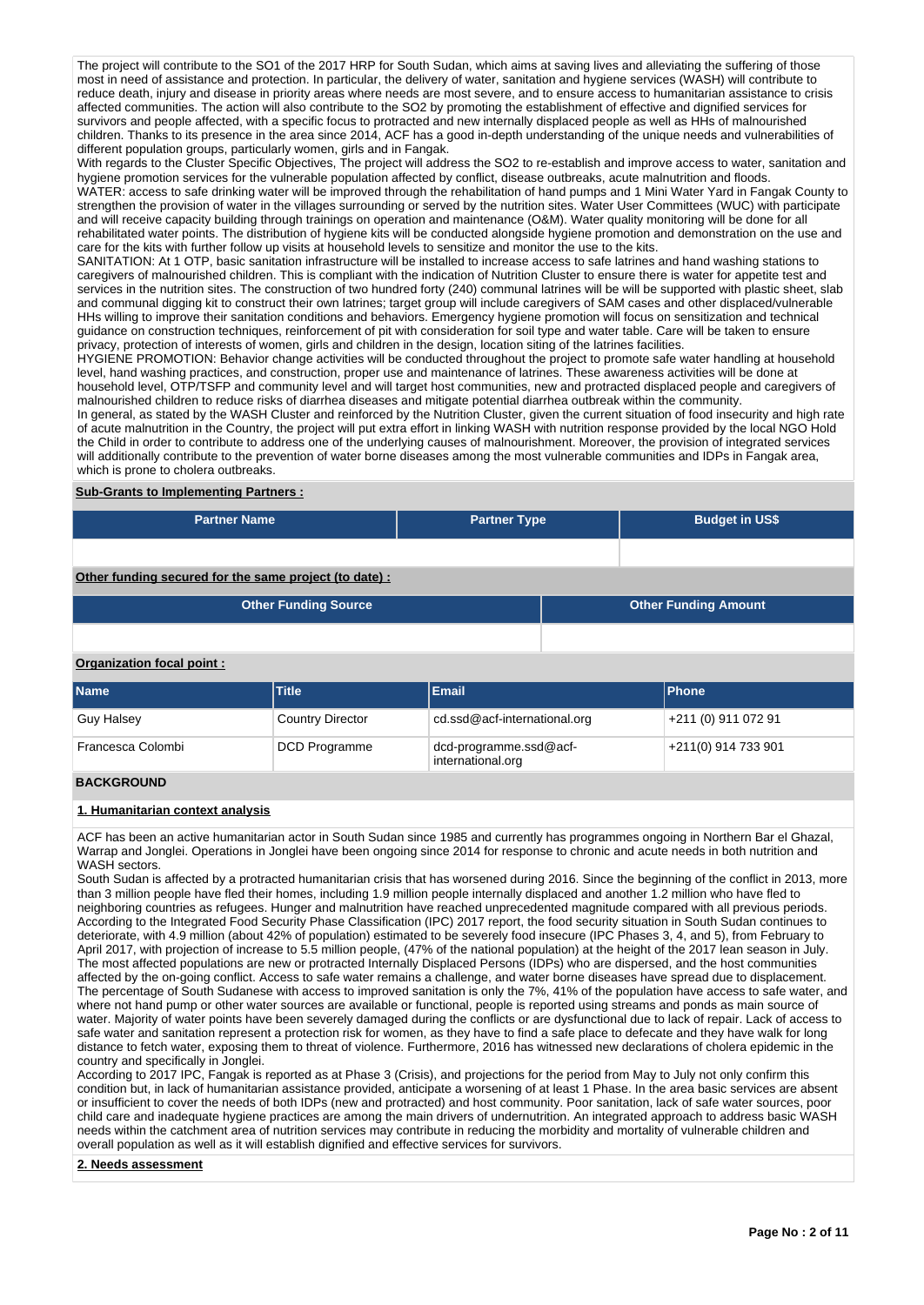Poor access to safe drinking water and sanitation facilities remains a key challenge in Fangak leading to a significant public health risk. During the last quarter of 2016, the area was affected by a cholera outbreak resulting in the contamination of more than 270 people and 4 deaths. In February 2017, three more cases were confirmed by MSF. As the rainy season is approaching, the risk of an further cholera cases remains high and there is need to continue working with the local community to improve their access to water, sanitation and hygiene practices.

Since November 2016, more than 2,000 families have arrived in Old Fangak to flee the clashes in the Unity and Upper Nile. With the lack of WASH NFI, they are collecting drinking water from the river/swamp and mainly practice open defecation. ACF would like to continue to address the needs in this area by supporting 200 households to construct their own latrines, while continuing to provide WASH NFI to keep improving safe water treatment and storage at household level.

#### **3. Description Of Beneficiaries**

Fangak County is home for IDPs living host communities. The IDPs are dispersed among all different payams, and bigger concentration is reported in Old Fangak town, where they have been sharing available resources with the host community since the first outbreak of violence in December 2013. During late 2016 and beginning of 2017, new displacement have occurred due to fighting in the nearest states of Unity and Upper Nile, and within Jonglei. Between October and December 2016, around 5,500 IDPs and returnees have reached Fangak County; in 2017 arrivals have decreased, but still an average of 30 to 40 people are reported to reach the locality every week. According to most recent data, Fangak County hosts around 100,000 people, 10 to 15% of which are registered as IDPs. In general, IDPs are initially given land on a temporary basis, but due to protracted displacement, many of them have been finally integrated into the host community. Both IDPs and host communities belong to the same Nuer tribe. The new arrivals are in general fleeing with no possessions from their villages and have very low coping capacity in terms of ability to respond to new shocks and stresses. Host communities are also affected by the conflict and the minimum inadequate service available are now even more stressed by the increased population due to displacement. In addition to that, high rates of severe acute malnutrition are strongly linked to poor WASH conditions in consideration of that limited access to safe water, poor sanitation conditions and inadequate hygiene practices are among the most important underlying causes of malnutrition, equally affecting host communities and IDPs.

ACF will be serving conflict-affected populations in Fangak, particularly in Old Fangak, with emergency water, sanitation and hygiene services in benefit of IDPs and host community, and at nutrition sites level. The proposed intervention will integrate nutrition and wash to ensure increased impact of community outreach and behaviour change. Caregivers and mothers of malnourished children accessing nutrition services at the sites will benefit from hygiene promotion, hygiene kits distribution and safe potable water rehabilitation. Vulnerability profiling will allow for the project to support IDPs and host community with basic sanitation and digging tools, water source repair and hygiene promotion. Water points rehabilitated within the catchment area of nutrition site will benefit users and enable better nutrition services provision to patients and their caregivers.

### **4. Grant Request Justification**

The WASH situation in the proposed target area is characterized by a significant lack of latrines in the community, lack of basic WASH infrastructure at health and nutrition sites, and poor access to safe water with most of the population fetching water from the river or swamp that are highly contaminated, causing increase in water related diseases. Practices on good hygiene significantly deteriorated as most of the structures got damaged in the ongoing conflict and or floods. Handwashing with soap at critical times remains a challenge in the community. Fangak faced large scale flooding in the area during August 2016 which contaminated many of the water sources; a cholera outbreak in the area was reported in September 2016 and early January 2017, and the lack of sanitation facilities and access to clean water mean that the risks of further outbreaks remain high. The minimum resources available are stressed by an increased population of protracted IDPs almost integrated in the community and the host community itself; the already critical situation is worsened by new arrivals of IDPs, with low capacity and minimum resources to cope with the situation.

In addition to that, it must be underlined that WASH programming greatly increases the effectiveness of Nutrition programming by reducing causal factors that are drivers of malnutrition. Diarrhea, as the principal symptom of water related disease, inhibits nutrient absorption as any food that is ingested passes out of the body so rapidly. In a vicious cycle relationship between malnutrition and water related disease, as much as water related disease can lead to malnutrition, malnutrition can impair the immune functions which in turn make someone who is malnourished more susceptible to water related diseases.

The proposed action will 1) address the non-functionality of water sources through rehabilitation; 2) monitor water quality through analysis; 3) construct sanitation infrastructure at one nutrition site; 4) promote the use of communal digging and sanitation tools to facilitate the construction of cluster latrines. Hygiene promotion and training of volunteers will support in the improvement of and behaviour change towards hygiene practices that reduces the risk and spread of communicable diseases. Operation and maintenance of the rehabilitated water points will be ensured through the establishment and the training of Water User Committees. Furthermore, the proposed WASH actions are meant to be fully integrated with nutrition programmes ongoing in the area (other partners), to strengthen the link between WASH and nutrition response and to address underlying causes of undernourishment.

It is worth to mention that ACF has a significant capacity and experience with cholera preparedness; through this proposal, a capable partner will be present in Fangak high risk area.

#### **5. Complementarity**

### **LOGICAL FRAMEWORK**

#### **Overall project objective**

The project aims at improving access to safe water and sanitation services, strengthened by awareness and sensitization activities for the practice of good hygiene. Water supply will consider aspects of adequate quantity and quality, while latrine construction will ensure women, children and persons with disability are taken care of in the design and access considerations. The use of post distribution monitoring, household visits and sensitization will allow for community feedback and transparency while community participation will be reinforced in the communal use of digging and sanitation tools, participatory hygiene in emergencies. The proposed action will put extra effort to link WASH with nutrition response to address one of the underlying causes of under-nutrition, where the provision of integrated service will additionally contribute to prevention of the water borne diseases among vulnerable communities that are more prone to disease outbreaks.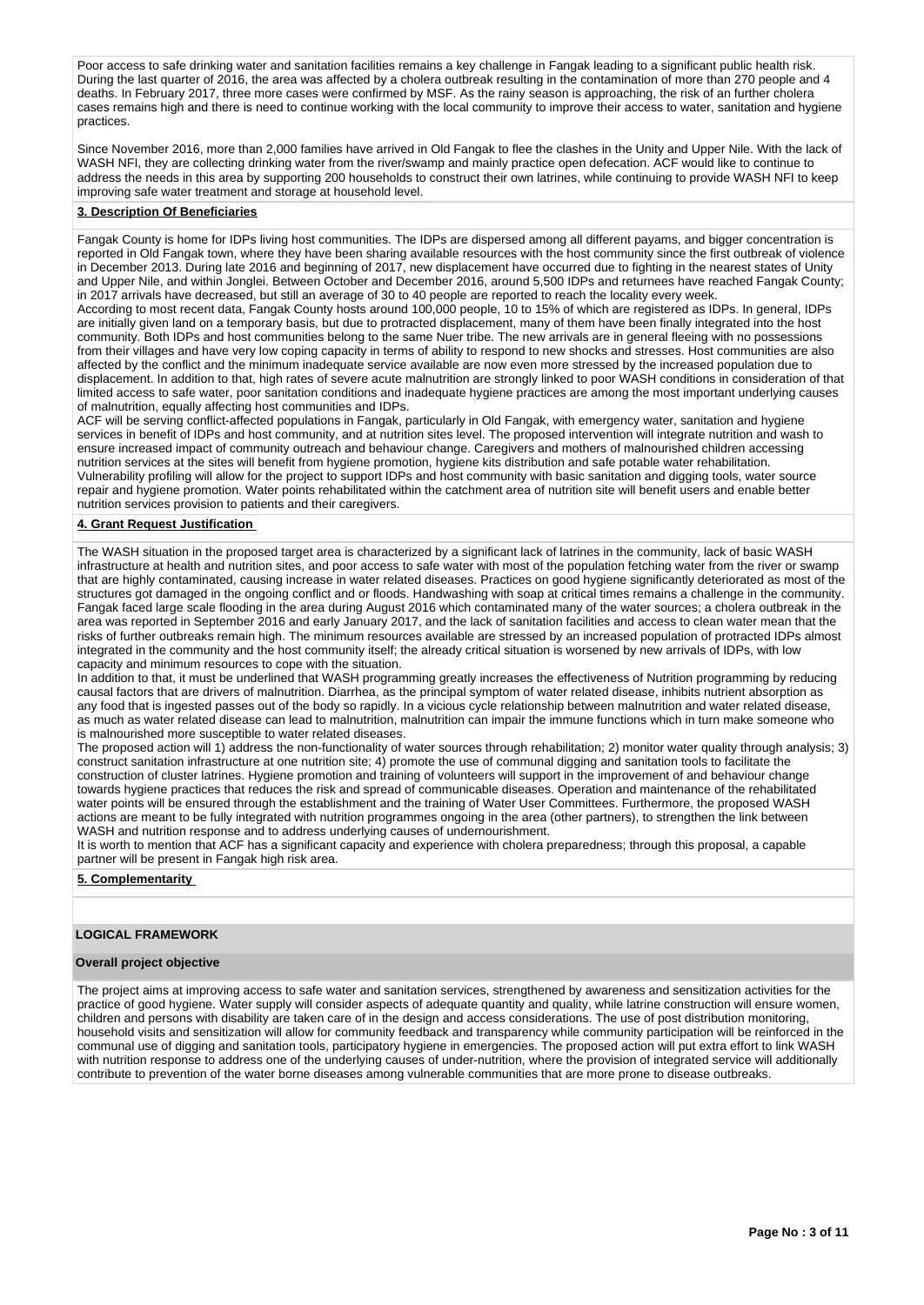| <b>Cluster objectives</b>                                                                                                                                                                                                                                                                                                                                                                                                                                                                                                                                                                                                                                                                                                                                                                                                                                                                                                                                                                                                                                                                                                                                                                      | <b>Strategic Response Plan (SRP) objectives</b>                                                      | <b>Percentage of activities</b> |  |  |  |  |  |  |  |
|------------------------------------------------------------------------------------------------------------------------------------------------------------------------------------------------------------------------------------------------------------------------------------------------------------------------------------------------------------------------------------------------------------------------------------------------------------------------------------------------------------------------------------------------------------------------------------------------------------------------------------------------------------------------------------------------------------------------------------------------------------------------------------------------------------------------------------------------------------------------------------------------------------------------------------------------------------------------------------------------------------------------------------------------------------------------------------------------------------------------------------------------------------------------------------------------|------------------------------------------------------------------------------------------------------|---------------------------------|--|--|--|--|--|--|--|
| Re-establish and improve access to water,<br>sanitation and hygiene promotion services for<br>the vulnerable population affected by conflict,<br>disease outbreaks, acute malnutrition and<br>floods.                                                                                                                                                                                                                                                                                                                                                                                                                                                                                                                                                                                                                                                                                                                                                                                                                                                                                                                                                                                          | SO1: Save lives and alleviate the suffering of<br>those most in need of assistance and<br>protection | 100                             |  |  |  |  |  |  |  |
| <b>Contribution to Cluster/Sector Objectives:</b> The project aims to address the Cluster Strategic Objective 2 to re-establish and improve<br>access to water, sanitation and hygiene promotion services for the vulnerable population affected by conflict, disease outbreaks, acute<br>malnutrition and floods.<br>Improved water access will focus on the rehabilitation of hand pumps and one mini water yard and strengthening of the community based<br>management system through the training of water user committees. WUC will be established and/or re-instated promoting gender balance<br>within the members (inclusion of women and equal responsibilities) and supported with training. Rehabilitation of water facilities close or<br>serving Nutrition site is compliant with the indication of Nutrition Cluster to ensure there is water for appetite test and services in the nutrition<br>sites. Water quality monitoring will be done at each rehabilitated water points. Water treatment kits will be provided to caregivers of SAM<br>and MAM cases to increase consumption of treated water at household level and mitigate risk of diarrhea diseases to malnourished |                                                                                                      |                                 |  |  |  |  |  |  |  |

malnourished children at nutrition sites, while support for communal latrines construction will ensure safe excreta disposal and reduced risk to diarrhea diseases in target communities.

Participatory hygiene sessions and distributions will be conducted by Community Hygiene Volunteers and model mothers groups to ensure the diffusion of key messages to the population and a long way in disseminating improved hygiene messages and monitoring behaviour change. This will be supported by evidence based and tailor made sessions targeting the most at risk practices and perceptions. Furthermore, a KAP survey will be realized at the beginning to measure the current practices-results of which will be used to tailor specific hygiene sessions to target high risk behaviors, practices and perceptions. At the end of the project, a second KAP survey will be conducted to measure impact and changes due to improved sensitization and practices.

### **Outcome 1**

Increased access to safe water and sanitation, and improved awareness on best hygiene practices in benefit of vulnerable population affected by conflict

## **Output 1.1**

### **Description**

Improved access to safe potable water

# **Assumptions & Risks**

- Access to population remains the same and security is OK

- Community accept to participate in rehabilitation works and be trained in O & M

- Core pipeline can supply BH repair items as required

- Availability of competent and technically skilled private contractors in location

### **Indicators**

|                                     |                                                                                 | <b>End cycle beneficiaries</b>                                                                           |            |       |                   |     | <b>End</b><br>cycle |
|-------------------------------------|---------------------------------------------------------------------------------|----------------------------------------------------------------------------------------------------------|------------|-------|-------------------|-----|---------------------|
| Code                                | <b>Cluster</b>                                                                  | <b>Indicator</b>                                                                                         | <b>Men</b> | Women | <b>Boys</b> Girls |     | <b>Target</b>       |
| Indicator 1.1.1                     | <b>WATER, SANITATION</b><br><b>AND HYGIENE</b>                                  | [Frontline] Number of water points/boreholes<br>rehabilitated                                            |            |       |                   |     | 5                   |
|                                     |                                                                                 | Means of Verification: APR, Work completion/handover reports, Monthly reports.                           |            |       |                   |     |                     |
| Indicator 1.1.2                     | <b>WATER, SANITATION</b><br><b>AND HYGIENE</b>                                  | [Frontline] Number of people provided with<br>sustained access to safe water supply [SPHERE<br>Standard] | 1,176      | 1,274 | 504               | 546 | 3,500               |
|                                     | <b>Means of Verification:</b> Activity Progress report, works completion report |                                                                                                          |            |       |                   |     |                     |
| Indicator 1.1.3                     | <b>WATER, SANITATION</b><br><b>AND HYGIENE</b>                                  | # test results with 0 fecal coliforms per 100 mL<br>sample from rehabilitated sources                    |            |       |                   |     | 10                  |
|                                     | <b>Means of Verification:</b> Water quality analysis results                    |                                                                                                          |            |       |                   |     |                     |
| Indicator 1.1.4                     | <b>WATER, SANITATION</b><br><b>AND HYGIENE</b>                                  | # of water user committee members trained                                                                |            |       |                   |     | 40                  |
|                                     | Means of Verification: Attendance sheet, training report                        |                                                                                                          |            |       |                   |     |                     |
| <b>Activities</b><br>Activity 1.1.1 |                                                                                 |                                                                                                          |            |       |                   |     |                     |
| Rehabilitation of 5 water points    |                                                                                 |                                                                                                          |            |       |                   |     |                     |
| Activity 1.1.2                      |                                                                                 |                                                                                                          |            |       |                   |     |                     |
|                                     |                                                                                 | Conduct monthly bacteriological water quality analysis at each of the five rehabilitated water points    |            |       |                   |     |                     |
| Activity 1.1.3                      |                                                                                 |                                                                                                          |            |       |                   |     |                     |
|                                     |                                                                                 | Five (5) water user committee training targeting 40 individuals (8 per water point rehabilitated)        |            |       |                   |     |                     |
| Output 1.2                          |                                                                                 |                                                                                                          |            |       |                   |     |                     |
| <b>Description</b>                  |                                                                                 |                                                                                                          |            |       |                   |     |                     |
|                                     | Improved access to sanitation and safe excreta disposal                         |                                                                                                          |            |       |                   |     |                     |
| <b>Assumptions &amp; Risks</b>      |                                                                                 |                                                                                                          |            |       |                   |     |                     |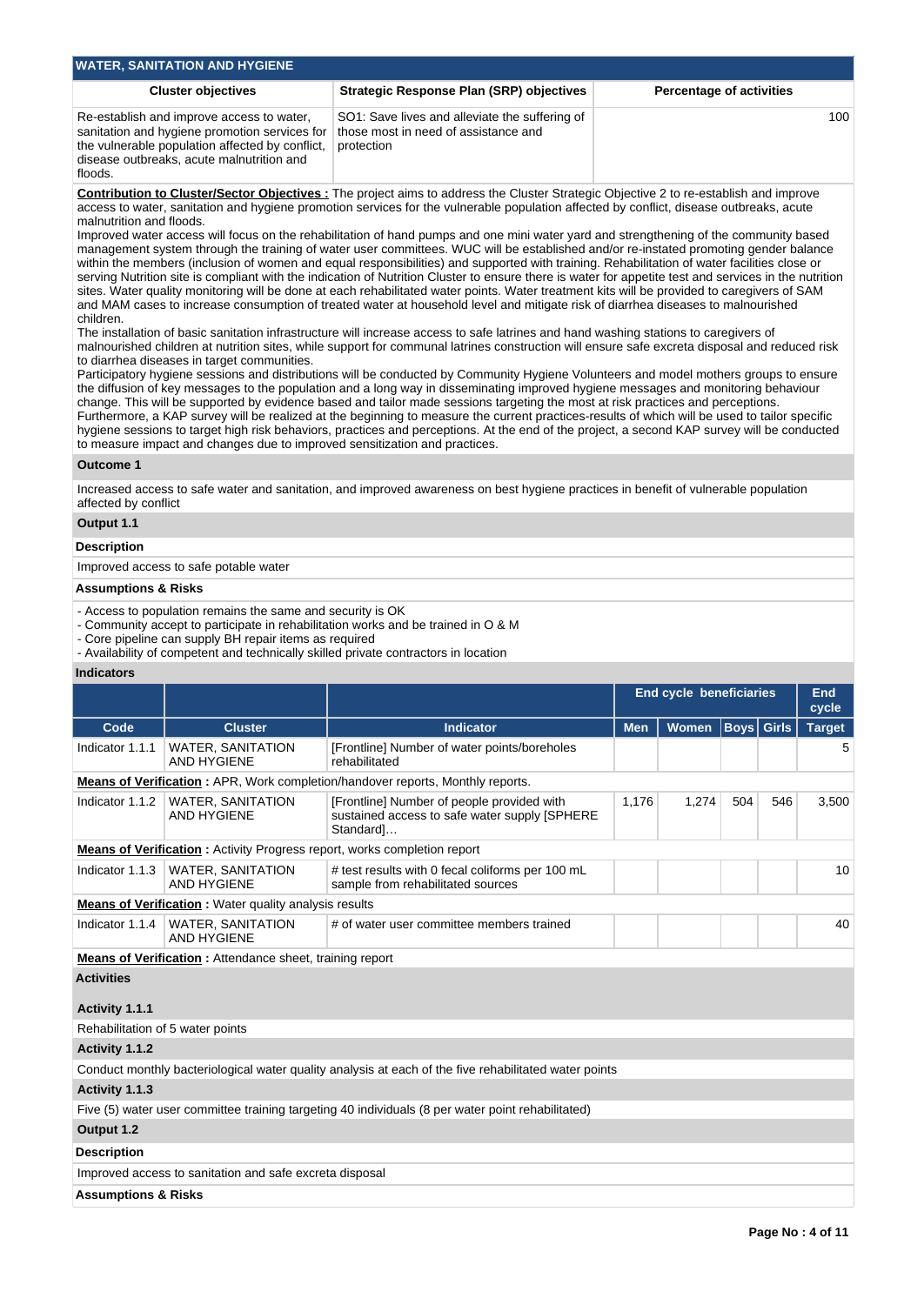- Rainy Season does not impede access and activities to be implemented
- Availability of core pipeline materials and tools to support digging and sanitation construction

- Beneficiaries and communities willing to participate

- Access to project area and security situation is OK

## **Indicators**

|                                |                                                                                                                                                                       |                                                                                                          | <b>End cycle beneficiaries</b> |                                |                   |              | End<br>cycle        |
|--------------------------------|-----------------------------------------------------------------------------------------------------------------------------------------------------------------------|----------------------------------------------------------------------------------------------------------|--------------------------------|--------------------------------|-------------------|--------------|---------------------|
| Code                           | <b>Cluster</b>                                                                                                                                                        | <b>Indicator</b>                                                                                         | <b>Men</b>                     | <b>Women</b>                   | <b>Boys</b> Girls |              | <b>Target</b>       |
| Indicator 1.2.1                | WATER, SANITATION<br><b>AND HYGIENE</b>                                                                                                                               | [Frontline] Number of new latrines<br>constructed/rehabilitated                                          |                                |                                |                   |              | 240                 |
|                                | <b>Means of Verification</b> : Field visit report, Activity Progress Report                                                                                           |                                                                                                          |                                |                                |                   |              |                     |
| Indicator 1.2.2                | <b>WATER, SANITATION</b><br><b>AND HYGIENE</b>                                                                                                                        | 1,693                                                                                                    | 1,835                          | 726                            | 786               | 5,040        |                     |
|                                | <b>Means of Verification:</b> Activity Progress Report, Field visit report                                                                                            |                                                                                                          |                                |                                |                   |              |                     |
| Indicator 1.2.3                | WATER, SANITATION<br><b>AND HYGIENE</b>                                                                                                                               |                                                                                                          |                                |                                |                   | 30           |                     |
|                                | <b>Means of Verification:</b> Distribution list and post distribution monitoring                                                                                      |                                                                                                          |                                |                                |                   |              |                     |
| Indicator 1.2.4                | <b>WATER, SANITATION</b><br><b>AND HYGIENE</b>                                                                                                                        | # of sanitation tool kits distributed                                                                    |                                |                                |                   |              | 240                 |
|                                | <b>Means of Verification:</b> Distribution list, distribution report                                                                                                  |                                                                                                          |                                |                                |                   |              |                     |
| <b>Activities</b>              |                                                                                                                                                                       |                                                                                                          |                                |                                |                   |              |                     |
| Activity 1.2.1                 |                                                                                                                                                                       |                                                                                                          |                                |                                |                   |              |                     |
|                                | Construction of 1 institutional latrine at nutrition site                                                                                                             |                                                                                                          |                                |                                |                   |              |                     |
| Activity 1.2.2                 |                                                                                                                                                                       |                                                                                                          |                                |                                |                   |              |                     |
|                                | Support and facilitation for construction of 240 communal latrines                                                                                                    |                                                                                                          |                                |                                |                   |              |                     |
| Activity 1.2.3                 |                                                                                                                                                                       |                                                                                                          |                                |                                |                   |              |                     |
|                                | Distribution of 30 sets of digging tools and 240 sets of sanitation tools                                                                                             |                                                                                                          |                                |                                |                   |              |                     |
| Output 1.3                     |                                                                                                                                                                       |                                                                                                          |                                |                                |                   |              |                     |
| <b>Description</b>             |                                                                                                                                                                       |                                                                                                          |                                |                                |                   |              |                     |
|                                | Improved awareness on hygiene best practices                                                                                                                          |                                                                                                          |                                |                                |                   |              |                     |
| <b>Assumptions &amp; Risks</b> |                                                                                                                                                                       |                                                                                                          |                                |                                |                   |              |                     |
| - Security remains stable      | - Rainy season does not impede activities<br>- Community accept modality of distribution and actively participate<br>- Materials are available from the core pipeline |                                                                                                          |                                |                                |                   |              |                     |
| <b>Indicators</b>              |                                                                                                                                                                       |                                                                                                          |                                |                                |                   |              |                     |
|                                |                                                                                                                                                                       |                                                                                                          |                                | <b>End cycle beneficiaries</b> |                   |              | <b>End</b><br>cycle |
| Code                           | <b>Cluster</b>                                                                                                                                                        | <b>Indicator</b>                                                                                         | <b>Men</b>                     | <b>Women</b>                   | <b>Boys</b>       | <b>Girls</b> | <b>Target</b>       |
| Indicator 1.3.1                | WATER, SANITATION<br>AND HYGIENE                                                                                                                                      | [Frontline] Number of people reached through<br>direct and participatory hygiene promotion<br>activities | 7,908                          | 17,544                         | 5,23<br>6         | 5,67<br>2    | 36,360              |
|                                | <b>Means of Verification:</b> Activity Progress Report, Hygiene session report                                                                                        |                                                                                                          |                                |                                |                   |              |                     |
| Indicator 1.3.2                | <b>WATER, SANITATION</b><br><b>AND HYGIENE</b>                                                                                                                        | [Frontline] Number of people reached with WASH<br>NFI distribution                                       | 5,174                          | 5,606                          | 2,21<br>8         | 2,40<br>2    | 15,400              |
|                                | <b>Means of Verification:</b> Distribution list, Post Distribution Monitoring report                                                                                  |                                                                                                          |                                |                                |                   |              |                     |
| Indicator 1.3.3                | <b>WATER, SANITATION</b><br><b>AND HYGIENE</b>                                                                                                                        | % of households who know 3 of 5 critical times to<br>wash hands                                          |                                |                                |                   |              | 65                  |
|                                | <b>Means of Verification: KAP survey</b>                                                                                                                              |                                                                                                          |                                |                                |                   |              |                     |
| Indicator 1.3.4                | <b>WATER, SANITATION</b><br>AND HYGIENE                                                                                                                               | [Frontline] Number of community based hygiene<br>promoters trained                                       | 6                              | 6                              |                   |              | 12                  |
|                                | <b>Means of Verification:</b> Attendance list, training report                                                                                                        |                                                                                                          |                                |                                |                   |              |                     |
| <b>Activities</b>              |                                                                                                                                                                       |                                                                                                          |                                |                                |                   |              |                     |
| Activity 1.3.1                 |                                                                                                                                                                       |                                                                                                          |                                |                                |                   |              |                     |
|                                | Training of hygiene promotion volunteers                                                                                                                              |                                                                                                          |                                |                                |                   |              |                     |
| Activity 1.3.2                 | Hygiene promotion sessions at nutrition sites                                                                                                                         |                                                                                                          |                                |                                |                   |              |                     |
| Activity 1.3.3                 |                                                                                                                                                                       |                                                                                                          |                                |                                |                   |              |                     |
|                                | Hygiene promotion sessions in community (IDPs, Host)                                                                                                                  |                                                                                                          |                                |                                |                   |              |                     |
| Activity 1.3.4                 |                                                                                                                                                                       |                                                                                                          |                                |                                |                   |              |                     |
|                                |                                                                                                                                                                       |                                                                                                          |                                |                                |                   |              |                     |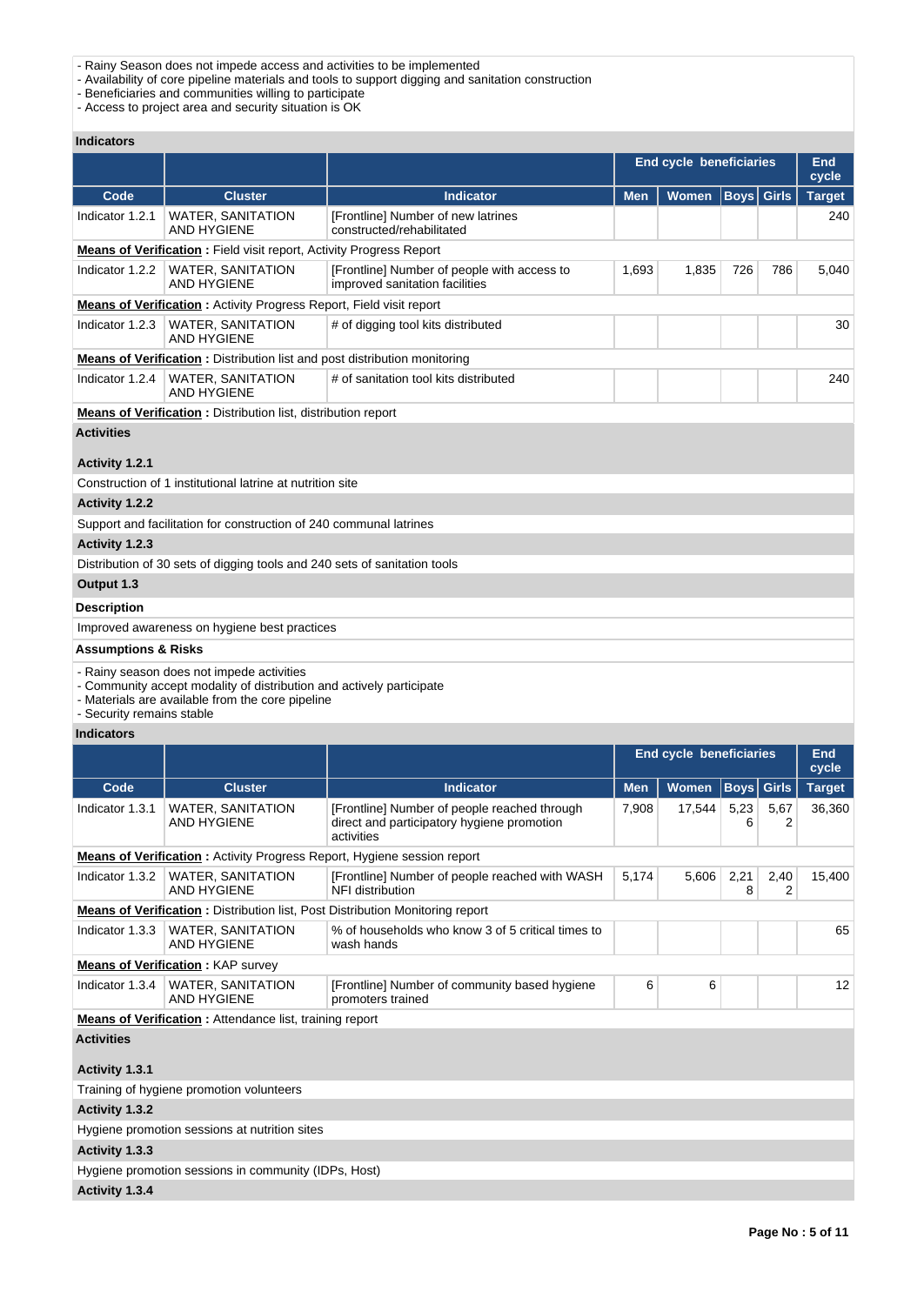# **Additional Targets :**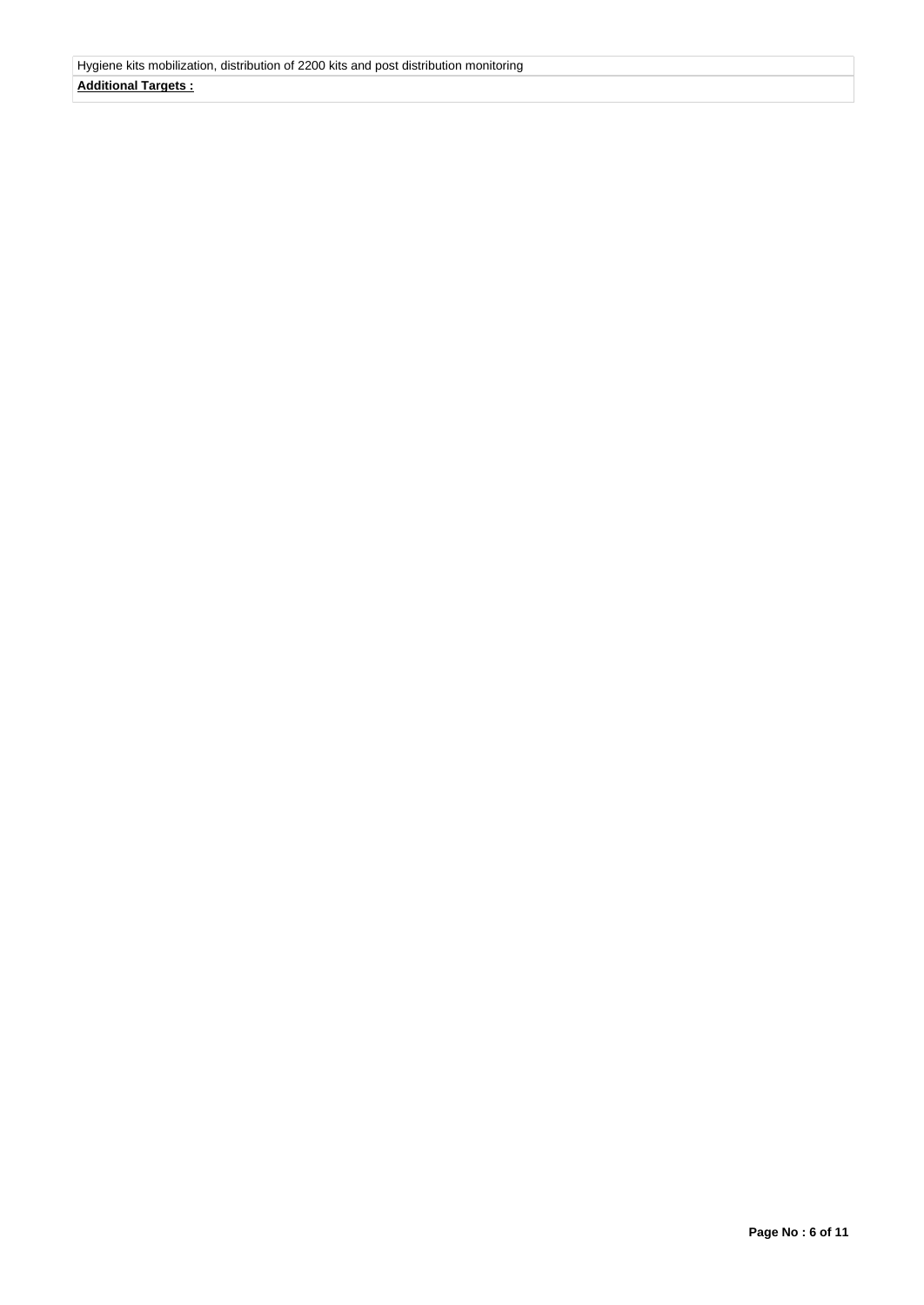## **Monitoring & Reporting plan**

Tracking of activities will be done on a weekly basis by the Project Manager, the two WASH officers and the Hygiene Promotion officer working at field level. The collected information is submitted on a monthly basis to the WASH Technical Coordinator and support staff at HQ level through ACF's Activity Progress Report format along with narrative details on project performance. The project manager will be responsible for collecting the necessary information from various team members and the different department, for example engaging logistics to track details regarding number of items distributed.

Qualitative data, human stories, lessons learnt and best practices will be documented by the teams and feed into the Project Management Cycle to refine and further contextualize project activities. ACF will put in place a simple community feedback mechanism to secure application of good management practices. In order to ensure accountability, the target beneficiaries will be involved at all stages of the project cycle. Representatives from the target communities/villages will be involved to facilitate BNFs selection, distributions and implementation of project activities in a transparent manner.

Indicators such as beneficiaries reached, rehabilitation works completed, latrines installed among others will be used to verify and guide progress in activities and therefore to inform the field team about constraints, delays, achievement. Moreover, progress toward the target value will allow program managers to prioritize works or not, and whenever needed to put in place corrective actions to address possible issues. The tracking of quantitative data will be gathered from primary paper records at field level, for example weekly distribution sheets or weekly hygiene promotion attendance records. These records are simple to manage at field level and provide accurate and instant information that can updates progress toward overall targets. The indicator may also be used to guide procurement planning or human resource needs.

Specific tools such as water quality monitoring using del agua kits will be used once per month during project cycle, as a baseline, ongoing monitoring and end-line for assessing impact on water quality at water point level. Post distribution monitoring will be conducted after the distribution by the staff targeting a significant number of beneficiaries for statistic validation of the data collected. A Pre KAP survey will inform the WASH staff about specific problems and help in the definition of hygiene, sanitation and proper water handling topics. Data disaggregated per sex and age will be collected during the project period for reporting purposes, monitoring gender balance and trigger corrective actions if needed, etc.

Other tools such as gender analysis, using focus groups discussions and key interviews will be used to collect qualitative data and discursive information which will guide the project manager and technical coordinator regarding integrative and holistic areas of the program intervention. This will be ongoing monitoring throughout the project cycle to gauge ACF's contribution and efficacy to gender mainstreaming in WASH activities.

#### **Workplan**

| <b>Activitydescription</b>                                                                                               | Year | $\mathbf{2}$ |   | 5        | 6.           |              | 8            | 9        | 10 I |  |
|--------------------------------------------------------------------------------------------------------------------------|------|--------------|---|----------|--------------|--------------|--------------|----------|------|--|
| Activity 1.1.1: Rehabilitation of 5 water points                                                                         | 2017 |              |   | X        | X            | ΙX           |              |          |      |  |
| Activity 1.1.2: Conduct monthly bacteriological water quality analysis at each of the<br>five rehabilitated water points | 2017 |              |   | X        | $\mathsf{x}$ | <sup>X</sup> | $\mathsf{X}$ | $\times$ |      |  |
| Activity 1.1.3: Five (5) water user committee training targeting 40 individuals (8 per<br>water point rehabilitated)     | 2017 |              |   |          | X            | <sup>X</sup> | X            |          |      |  |
| Activity 1.2.1: Construction of 1 institutional latrine at nutrition site                                                | 2017 |              |   |          | X            |              |              |          |      |  |
| Activity 1.2.2: Support and facilitation for construction of 240 communal latrines                                       | 2017 |              |   | X        | X            | X            | ΙX.          | X        |      |  |
| Activity 1.2.3: Distribution of 30 sets of digging tools and 240 sets of sanitation tools                                | 2017 |              | X | $\times$ | X            | X            |              |          |      |  |
| Activity 1.3.1: Training of hygiene promotion volunteers                                                                 | 2017 |              | X | X        |              |              |              |          |      |  |
| Activity 1.3.2: Hygiene promotion sessions at nutrition sites                                                            | 2017 |              |   | X        | $\times$     | X            | ΙX.          | X        |      |  |
| Activity 1.3.3: Hygiene promotion sessions in community (IDPs, Host)                                                     | 2017 |              |   | X        | $\times$     | <sup>X</sup> | ΙX.          | $\times$ |      |  |
| Activity 1.3.4: Hygiene kits mobilization, distribution of 2200 kits and post<br>distribution monitoring                 | 2017 |              | X | X        | X            |              |              |          |      |  |
| <b>OTHER INFO</b>                                                                                                        |      |              |   |          |              |              |              |          |      |  |
| <b>Accountability to Affected Populations</b>                                                                            |      |              |   |          |              |              |              |          |      |  |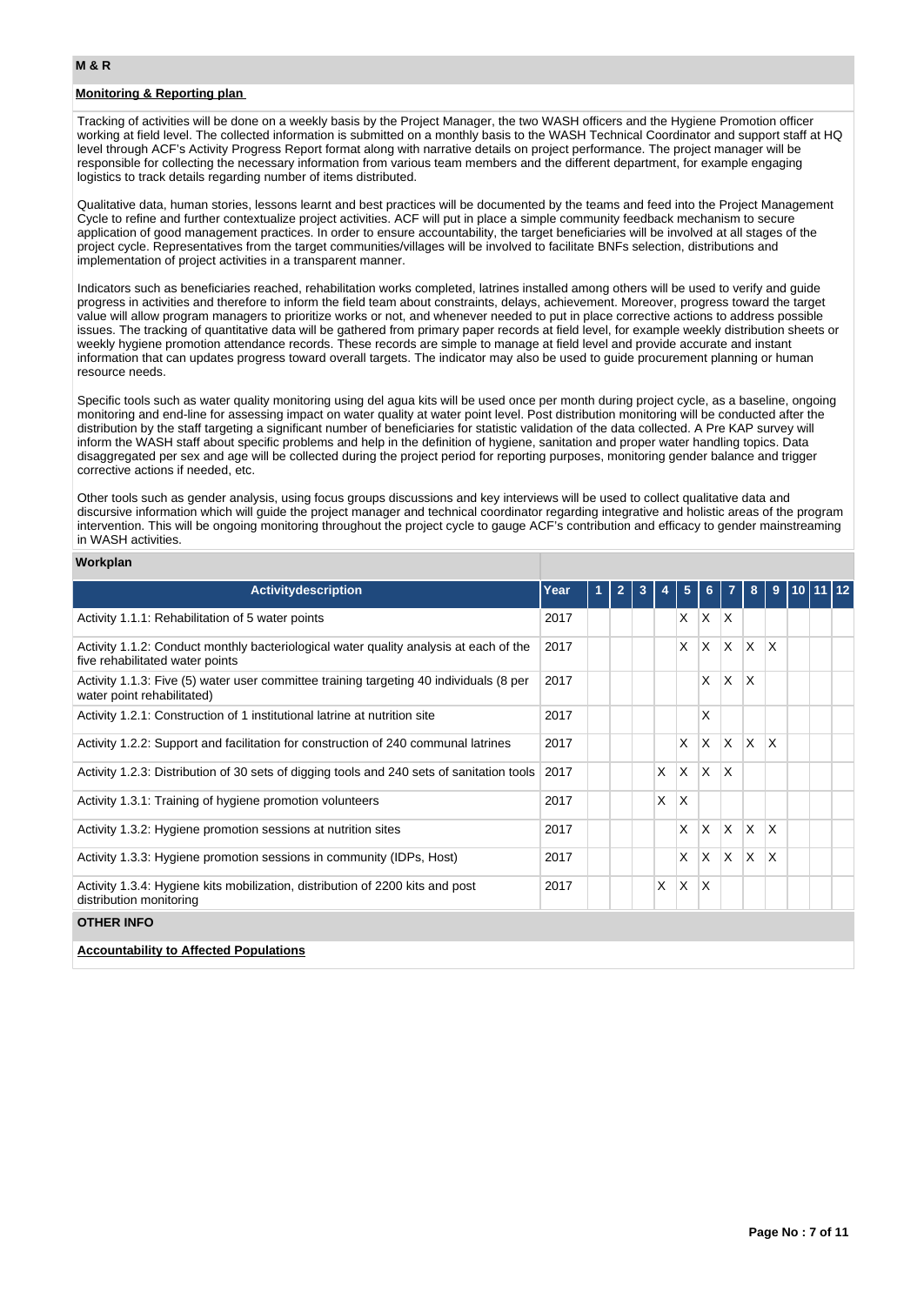Globally, ACF follow the 2010, Humanitarian Accountability Partnership (HAP) guidelines for accountability to affected populations. In practice this focuses on 5 key commitments for how ACF works with affected populations.

1. Transparency: Provide accessible and timely information to affected populations on organizational procedures, structures and processes that affect them to ensure that they can make informed decisions and choices, and facilitate a dialogue between an organisation and its affected populations over information provision.

2. Feedback and complaints: Actively seek the views of affected populations to improve policy and practice in programming, ensuring that feedback and complaints mechanisms are streamlined, appropriate and robust enough to deal with (communicate, receive, process, respond to and learn from) complaints about breaches in policy and stakeholder dissatisfaction.

3. Participation: Enable affected populations to play an active role in the decision-making processes that affect them through the establishment of clear guidelines and practices to engage them appropriately and ensure that the most marginalized and affected are represented and have influence.

4. Design, monitoring and evaluation: Design, monitor and evaluate the goals and objectives of programmes with the involvement of affected populations, feeding learning back into the organization on an ongoing basis and reporting on the results of the process. 5. Leadership/Governance: Demonstrate their commitment to accountability to affected populations by ensuring feedback and accountability mechanisms are integrated into country strategies, programme proposals, monitoring and evaluations, recruitment, staff inductions, trainings and performance management, partnership agreements, and highlighted in reporting.

We also understand that working to implement these commitments can be particularly challenging when humanitarian access is limited or absent. For example, communication and information flow can be intermittent and difficulties can emerge in ensuring participation or representation; basic elements of an accountable response. Therefor we will work closely with other partners in the affected areas to ensure that a harmonize approach to the key aspects of HAP guidelines can be adapted.

#### **Implementation Plan**

The proposed activity will be implemented by ACF field team in Fangak in close coordination with Cluster members at the State and County level, local authorities, and community members. Skilled personnel will fill the positions of officers (2), and the hygiene promoter (1) will be in charge of organizing the Community Volunteers to ensure social mobilization, sensitization and awareness for improved hygiene and snatiation in the target area.

For the construction of OTP latrines and rehabilitation of water points, ACF WASH department will design the latrines, write up specifications and bill of quantities for the complete construction and water point rehabilitation before working with logistics department to identify competent private sector contractors who will be supervised and approved by ACF technical staff. Beneficiaries will be part of the monitoring of the work progress, be trained in the operation and maintenance of the latrines and charged with daily cleaning and care of the facility. WASH staff in the field will directly report to the Project Manager, under the supervision of the Technical WASH Coordinator and the Deputy Country Director-Programme. Overlapping and complementarities with other projects ongoing in the same locality will be promoted and ensured through efficient coordination with other stakeholders. Water User Committees will be established and trained for the future operation and maintenance of the rehabilitated water sources.

### **Coordination with other Organizations in project area**

**Name of the organization Areas/activities of collaboration and rationale** 

#### **Environment Marker Of The Project**

### **Gender Marker Of The Project**

2a-The project is designed to contribute significantly to gender equality

#### **Justify Chosen Gender Marker Code**

To promote gender equality ACF will ensure the following :

- Participation of beneficiaries at each stage of programme implementation to guarantee accountability and transparency

- Needs of target population assessed in terms of gender equality (gender roles, relationship and potential barrier experienced by women, girls, men and boys of different age groups)

- Activities tailored on the needs of the selected beneficiaries

- Data collected in order to have sex and age dis-aggregation

- Distribution like hygiene kits and sanitation tools will take into consideration of the specific needs of women, girls, boys and men.

- Feedback mechanism in place and post distribution monitoring to verify beneficiaries satisfaction and ACF compliance of "do no harm"

principle while providing services, to assess if equal access to benefits was ensured, and to check potential barriers beneficiaries may face during the implementation of the project

- Detection and prompt referral to concerned stakeholders of GBV cases.

Moreover, equal participation of men and women will be encourage during all the activities:

- Community Volunteers will be selected within the communities and gender balance promoted as much as possible

- Hygiene promotion messages will be promoted among all sex and age groups

- Latrine constructions will target most vulnerable HHs, including women headed households and family groups with elderly and /or disabled dependents. In addition, WASH interventions will be implemented within the catchment areas of nutrition sites, hence targeting directly children under 5 and their care takers without discrimination between boys and girls.

### **Protection Mainstreaming**

#### **Country Specific Information**

# **Safety and Security**

#### **Access**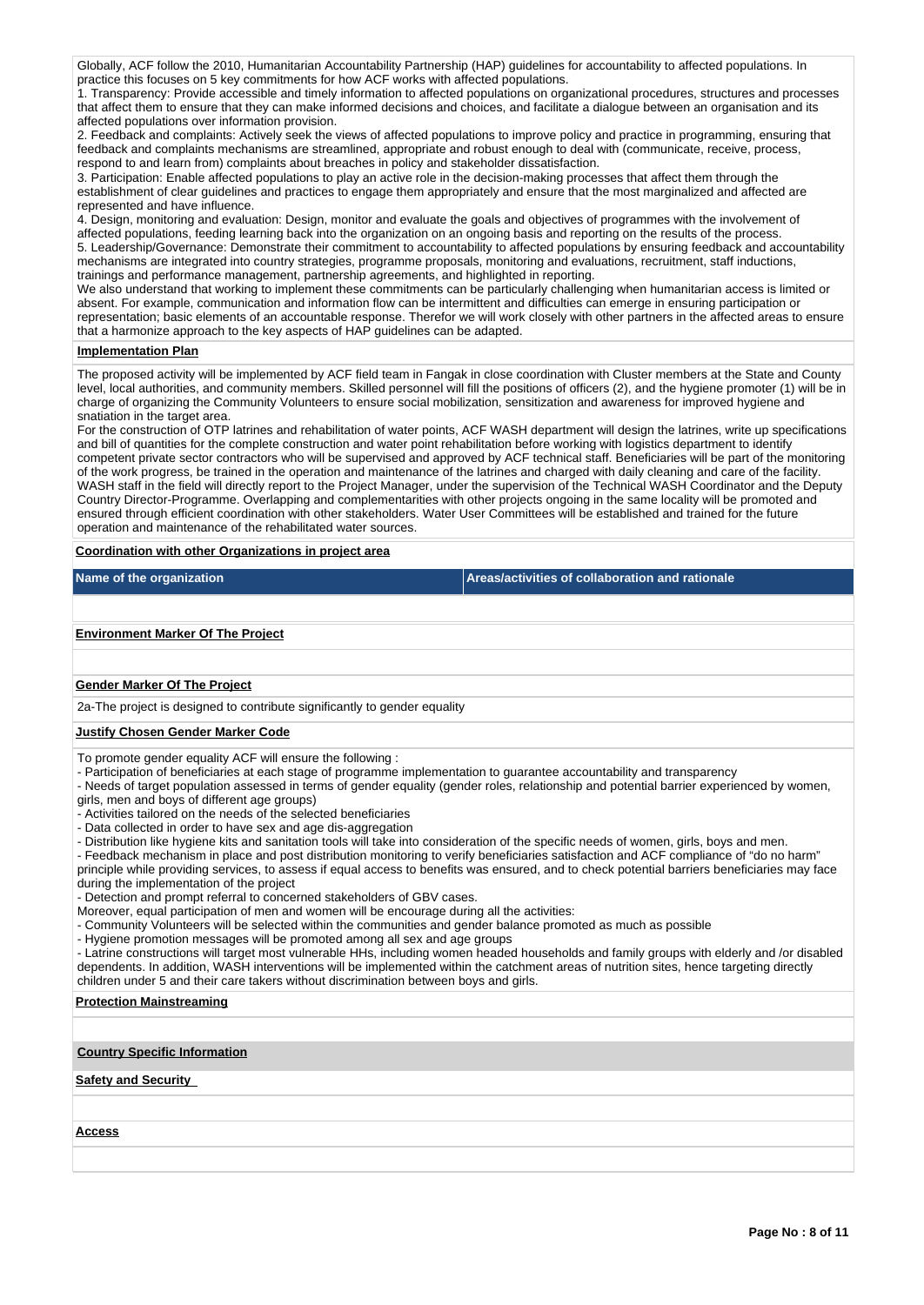# **BUDGET**

| Code    | <b>Budget Line Description</b>                                                                                                                                                                                                                                                                                                        |   | $D/S$ Quantity | <b>Unit</b><br>cost           | <b>Duration</b><br><b>Recurran</b><br>ce | %<br>charged<br>to CHF | <b>Total Cost</b> |
|---------|---------------------------------------------------------------------------------------------------------------------------------------------------------------------------------------------------------------------------------------------------------------------------------------------------------------------------------------|---|----------------|-------------------------------|------------------------------------------|------------------------|-------------------|
|         | <b>Staff and Other Personnel Costs</b>                                                                                                                                                                                                                                                                                                |   |                |                               |                                          |                        |                   |
| 1.1     | <b>JNG Field Coordinator</b>                                                                                                                                                                                                                                                                                                          | D |                | $1 \vert 6,412 \vert$<br>.00. | 6                                        | 25.00                  | 9,618.00          |
|         | 1 staff, covered for 6 months at 25% allocation. Monthly cost include salary, allowances, medical and life insurance, visa, work<br>permit, etc.                                                                                                                                                                                      |   |                |                               |                                          |                        |                   |
| 1.2     | <b>JNG WASH Program Manager</b>                                                                                                                                                                                                                                                                                                       | D |                | 1 5.478<br>.30                | 5                                        | 100.00                 | 27,391.50         |
|         | 1 staff, covered for 5 months average as complementary funding will cover the difference. Cost include salary, allowances,<br>medical and life insurance, visa, work permit, etc.                                                                                                                                                     |   |                |                               |                                          |                        |                   |
| 1.3     | <b>JNG WASH Officer</b>                                                                                                                                                                                                                                                                                                               | D |                | $2 \mid 1,465$<br>.90         | 5                                        | 100.00                 | 14,659.00         |
|         | 2 staff, covered for 5 months each, 1 month is for recruitment. Cost include salary, allowances, medical and life insurance, visa,<br>work permit, etc.                                                                                                                                                                               |   |                |                               |                                          |                        |                   |
| 1.4     | <b>JNG Hygiene Promoter</b>                                                                                                                                                                                                                                                                                                           | D |                | 1 636.7<br>$\overline{2}$     | 5                                        | 100.00                 | 3,183.60          |
|         | 1 staff, covered for 5 months, 1 month is for recruitment. Cost include salary, allowances, medical and life insurance, visa, work<br>permit, etc.                                                                                                                                                                                    |   |                |                               |                                          |                        |                   |
| 1.5     | <b>JNG NATIONAL SUPPORT STAFF</b>                                                                                                                                                                                                                                                                                                     | D |                | 6 826.0<br>2                  | 4                                        | 100.00                 | 19,824.48         |
|         | 6 staff, covered for 4 months average each as complementary funding will cover the difference Cost include salary, allowances,<br>medical and life insurance, visa, work permit, etc. The staff include: 1 base officer, 1 cook, 1 cleaner, 4 guards based in Old<br>Fangak. Unit cost is the average monthly cost for the six staff. |   |                |                               |                                          |                        |                   |
| 1.6     | <b>Country Director</b>                                                                                                                                                                                                                                                                                                               | D |                | 1   9,099<br>.00              | 6                                        | 3.00                   | 1,637.82          |
|         | 1 staff, covered for 6 months at 3% allocation to the project                                                                                                                                                                                                                                                                         |   |                |                               |                                          |                        |                   |
| 1.7     | <b>Finance Coordinator</b>                                                                                                                                                                                                                                                                                                            | D |                | 1   8,118<br>.00              | 6                                        | 3.00                   | 1,461.24          |
|         | 1 staff, covered for 6 months at 3% allocation to the project                                                                                                                                                                                                                                                                         |   |                |                               |                                          |                        |                   |
| 1.8     | <b>HR Coordinator</b>                                                                                                                                                                                                                                                                                                                 | D |                | 1   8,118<br>.00              | 6                                        | 3.00                   | 1,461.24          |
|         | 1 staff, covered for 6 months at 3% allocation to the project                                                                                                                                                                                                                                                                         |   |                |                               |                                          |                        |                   |
| 1.9     | Logistics Coordinator                                                                                                                                                                                                                                                                                                                 | D |                | 1   8,118<br>.00              | 6                                        | 3.00                   | 1,461.24          |
|         | 1 staff, covered for 6 months at 3% allocation to the project                                                                                                                                                                                                                                                                         |   |                |                               |                                          |                        |                   |
| 1.10    | <b>WASH Coordinator</b>                                                                                                                                                                                                                                                                                                               | D |                | 1   8,118<br>.00              | 6                                        | 3.00                   | 1,461.24          |
|         | 1 staff, covered for 6 months at 3% allocation to the project                                                                                                                                                                                                                                                                         |   |                |                               |                                          |                        |                   |
| 1.11    | <b>CRD National Finance/HR Team</b>                                                                                                                                                                                                                                                                                                   | D |                | $2 \mid 2,494$<br>.00         | 6                                        | 3.00                   | 897.84            |
|         | 2 staff (Finance manager and HR manager), covered for 6 months at 3% allocation to the project.                                                                                                                                                                                                                                       |   |                |                               |                                          |                        |                   |
| 1.12    | <b>CRD National Logistics Team</b>                                                                                                                                                                                                                                                                                                    | D |                | $4 \mid 2,260$<br>.00         | 6                                        | 3.00                   | 1,627.20          |
|         | 4 staff (Procurement, IT, Logistics and Facilities, Storekeeper), covered for 6 months at 3% allocation to the project                                                                                                                                                                                                                |   |                |                               |                                          |                        |                   |
|         | <b>Section Total</b>                                                                                                                                                                                                                                                                                                                  |   |                |                               |                                          |                        | 84,684.40         |
|         | Supplies, Commodities, Materials                                                                                                                                                                                                                                                                                                      |   |                |                               |                                          |                        |                   |
| 2.1     | <b>IMPROVED ACCESS TO WATER</b>                                                                                                                                                                                                                                                                                                       | D |                | $5 \mid 5,796$<br>.00         | 1                                        | 100.00                 | 28,980.00         |
|         | Costs for rehabilitation of 5 water points, 4 hand pumps and 1 mini water yard, including labor costs and materials; water users<br>committees training; water quality tests.                                                                                                                                                         |   |                |                               |                                          |                        |                   |
| $2.2\,$ | <b>IMPROVED ACCESS TO SANITATION</b>                                                                                                                                                                                                                                                                                                  | D |                | 30 346.6<br>7                 | 1                                        | 100.00                 | 10,400.10         |
|         | Costs related to construction of 240 communal latrines, 1 latrine and 1 hand washing station at OTP. The cost include tools and<br>materials not provided by the core-pipeline, plus labor costs.                                                                                                                                     |   |                |                               |                                          |                        |                   |
| 2.3     | HYGIENE PROMOTION AND SENSITIZATION                                                                                                                                                                                                                                                                                                   | D |                | 24 410.9<br>2                 | 1                                        | 100.00                 | 9,862.08          |
|         | Cost related to IEC materials, training costs, costs for volunteers and enumerators (KAP surveys)                                                                                                                                                                                                                                     |   |                |                               |                                          |                        |                   |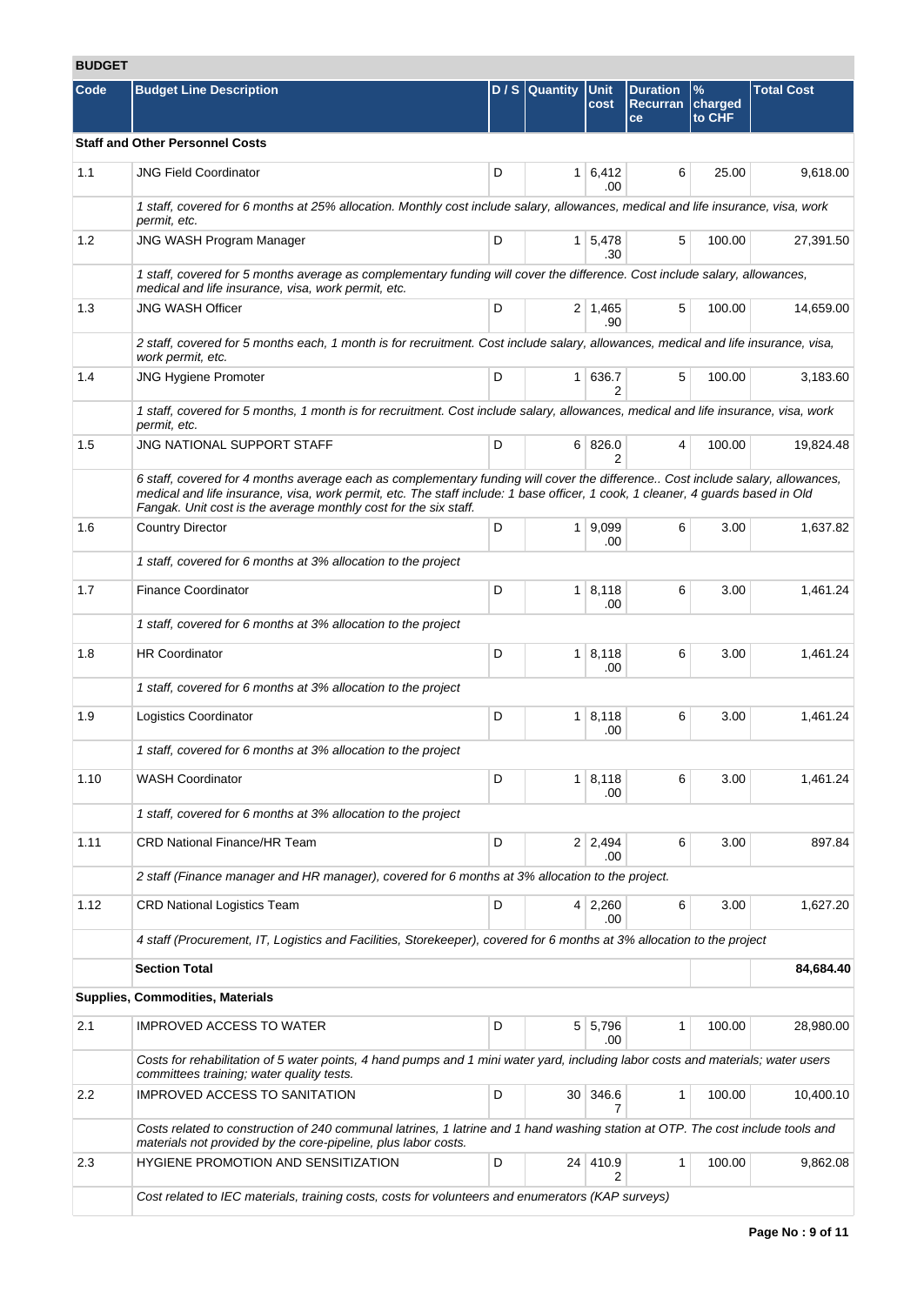| 2.4               | DOMESTIC FREIGHT OF SUPPLIES AND EQUIPMENT                                                                                                                                                                                                                                                                                                        | D |                | 5 5,200<br>.00         | 1 | 100.00 | 26,000.00  |
|-------------------|---------------------------------------------------------------------------------------------------------------------------------------------------------------------------------------------------------------------------------------------------------------------------------------------------------------------------------------------------|---|----------------|------------------------|---|--------|------------|
|                   | Costs related to charter flights for cargo. Access for material is only by air. Transportation is needed for materials provided by<br>core-pipeline and materials procured for rehabilitation of 5 water points, construction of 240 latrines, 1 latrine at OTP, 2200<br>WASH kits. Estimation of costs is based on previous similar experiences. |   |                |                        |   |        |            |
| 2.5               | JNG DOMESTIC FREIGHT OF PASSENGER BY BOAT                                                                                                                                                                                                                                                                                                         | D |                | 10   88.00             | 6 | 100.00 | 5,280.00   |
|                   | Costs related for transportation of field team to project locations by boat                                                                                                                                                                                                                                                                       |   |                |                        |   |        |            |
| 2.6               | <b>VISIBILITY</b>                                                                                                                                                                                                                                                                                                                                 | D | 1 <sup>1</sup> | 884.9<br>1             | 1 | 100.00 | 884.91     |
|                   | Visibility for project including 10 t-shirts, stickers, banners, 10 hats, 2 flags.                                                                                                                                                                                                                                                                |   |                |                        |   |        |            |
|                   | <b>Section Total</b>                                                                                                                                                                                                                                                                                                                              |   |                |                        |   |        | 81,407.09  |
| <b>Travel</b>     |                                                                                                                                                                                                                                                                                                                                                   |   |                |                        |   |        |            |
| 5.1               | DOMESTIC FREIGHT OF PASSENGER BY AIR                                                                                                                                                                                                                                                                                                              | D |                | $2 \mid 275.0$<br>0    | 6 | 100.00 | 3,300.00   |
|                   | Cost related to transportation with UNHAS of project, support and management staff to Fangak.                                                                                                                                                                                                                                                     |   |                |                        |   |        |            |
|                   | <b>Section Total</b>                                                                                                                                                                                                                                                                                                                              |   |                |                        |   |        | 3,300.00   |
|                   | <b>General Operating and Other Direct Costs</b>                                                                                                                                                                                                                                                                                                   |   |                |                        |   |        |            |
| 7.1               | JNG BASE SET UP AND RUNNING COSTS                                                                                                                                                                                                                                                                                                                 | D |                | $1 \mid 1,200$<br>.00. | 4 | 100.00 | 4,800.00   |
|                   | Costs related to rental, supplies, stationary, communication, thuraya, etc. for Old Fangak base. 4 months average as<br>complementary funding will cover the difference                                                                                                                                                                           |   |                |                        |   |        |            |
| 7.2               | JNG SECURITY REHAB AND MATERIALS                                                                                                                                                                                                                                                                                                                  | D |                | 1 4,700<br>.00         | 1 | 100.00 | 4,700.00   |
|                   | Security work in Old Fangak base for fencing and protection against floods                                                                                                                                                                                                                                                                        |   |                |                        |   |        |            |
| 7.3               | CRD OFFICE RUNNING COSTS                                                                                                                                                                                                                                                                                                                          | D | 1 <sup>1</sup> | 39,82<br>5.00          | 6 | 3.00   | 7,168.50   |
|                   | Running costs for Juba Coordination base covered for 6 months at 3% allocation to the project                                                                                                                                                                                                                                                     |   |                |                        |   |        |            |
| 7.4               | CRD SUPPORT VEHICLE RENTAL & RUNNING COSTS                                                                                                                                                                                                                                                                                                        | D |                | $3 \mid 1,585$<br>.00  | 6 | 3.00   | 855.90     |
|                   | Running costs for Coordination car covered for 6 months at 3% allocation to the project                                                                                                                                                                                                                                                           |   |                |                        |   |        |            |
|                   | <b>Section Total</b>                                                                                                                                                                                                                                                                                                                              |   |                |                        |   |        | 17,524.40  |
| <b>SubTotal</b>   |                                                                                                                                                                                                                                                                                                                                                   |   | 105.00         |                        |   |        | 186,915.89 |
| Direct            |                                                                                                                                                                                                                                                                                                                                                   |   |                |                        |   |        | 186,915.89 |
| Support           |                                                                                                                                                                                                                                                                                                                                                   |   |                |                        |   |        |            |
| <b>PSC Cost</b>   |                                                                                                                                                                                                                                                                                                                                                   |   |                |                        |   |        |            |
|                   | <b>PSC Cost Percent</b>                                                                                                                                                                                                                                                                                                                           |   |                |                        |   |        | 7.00       |
| <b>PSC Amount</b> |                                                                                                                                                                                                                                                                                                                                                   |   |                |                        |   |        | 13,084.11  |
| <b>Total Cost</b> |                                                                                                                                                                                                                                                                                                                                                   |   |                |                        |   |        | 200,000.00 |